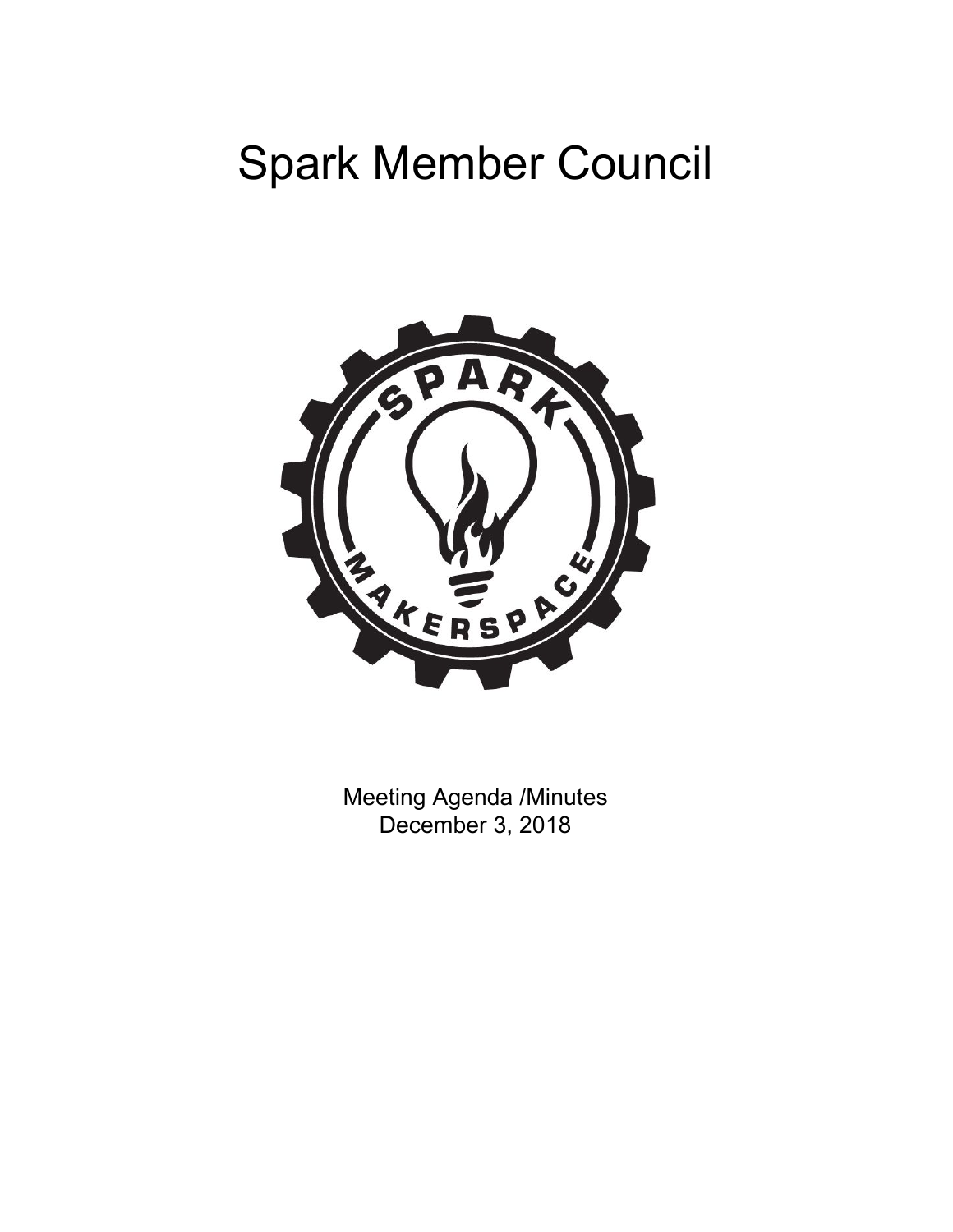# **Member Council**

# **Committee Chair: Casey Moran, John Scimone, Ashby Carlisle**

Formed 3/21/2018, Updated 5/2/2018

- This committee is formed to continue to strategize with the community on matters directly related to membership, including membership levels and responsibilities, member participation in the organization, ideas for income generation, volunteer management, and programming.
- The committee chair(s) may propose any policy changes directly to the Board of Directors, Executive Director, or other appropriate parties with the authority to implement such a change.
- No additional funding is authorized for this committee. Related costs within the existing budget must be approved by the Executive Director. Related costs not in the existing budget must be approved by the board.
- This committee shall be co-chaired by the Executive Director and the senior member representative on the Board of Directors. The junior member representative shall serve as Vice Chair. Additional members may be added to or removed from the committee in a manner determined by the committee.

### **Chairs:**

John Scimone Casey Moran Ashby Carlisle

## **Attendees:**

Ashby Carlisle - Programming Vic Filepp - A/V x Drew Gates - Electronics Mike Molinari - Electronics Valerie Gilson - Stained glass - Arrived 6:57PM, left immediately x Robert Hatcher- Small metals x Tim McGuire - Woodshop x Aly Maderson-Quinlog - Printmaking Nike Desis - Printmaking - Arrived at 6:14PM x Melinda Quinn - Fiber arts Winifred Bellefleur - Fiber arts x Sherri Condon - Fiber arts George Ryan - Coworking John Davis Casey Moran - Painting and Drawing Stu Sharack

**X = not present**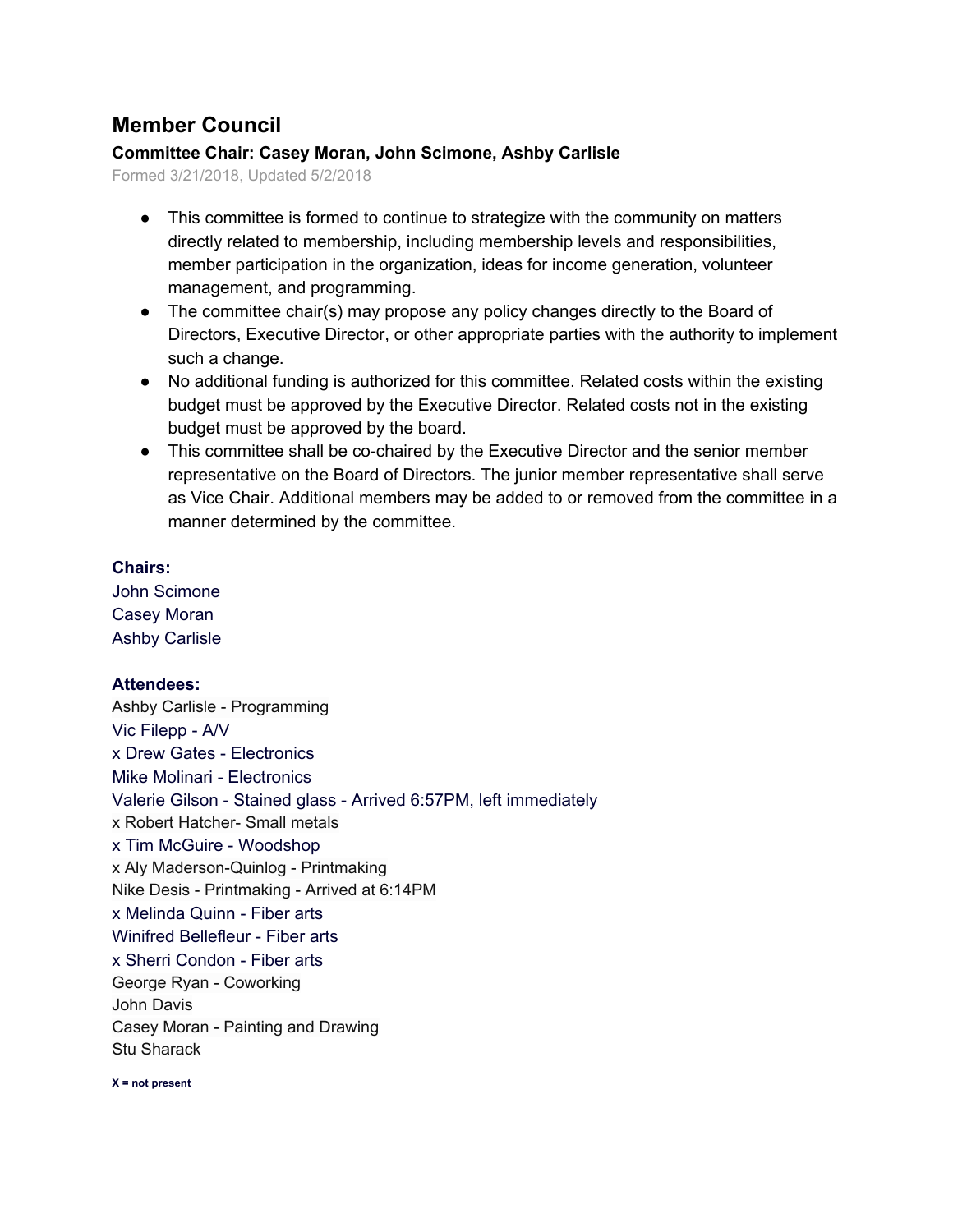- **I. Call to Order - 6:10 PM**
- **II. Roll Call**
- **III. Reading and approval of the minutes**
- Will be read through the course of this meeting, but will not be approved.

#### **IV. Reports of Standing Committees - 5 minutes**

- a. Spark's Financial Report
	- October:

\$5544 income in October

\$430 income from education

\$8389 in expenses, which included an insurance payment

Membership income as of today is \$2946 per month

Not all finances for November are entered yet, but education income for November is \$775

75 total members

31 General, 32 working, 9 scholarships, 2 GCs, 1 lifetime member

- \$12,700 in the bank with more deposits coming from our end-of-year fundraising activities
- b. Programming

Have classes upcoming for stained glass, fiber arts, printmaking, and drawing. Need regular classes from electronics, would like a demo from small metals. We've noted that the skills-based classes have sold better than project-based classes.

c. Scholarships

Granted 9 scholarships to date.

We are waiting for responses from the Hispanic Alliance for 2 scholarships. All scholarships have been awarded except woodworking.

#### **V. Special Orders - 15 minutes**

a. Signage for Spark Makerspace

Should we get a temporary sign up in the window? Cannot cover more than 30% of windows.

We need to get a design ready, determine what we need to do, what the design looks like, and wait until we have funds to execute.

Need to form a committee - possible chairs: George Ryan or John Curran? **MOTION** by John Scimone to form the Signage for Spark Makerspace Committee, seconded by Vic Filepp. **VOTE**: unanimous

b. Makerfaire/Creatinova

Discussed timing of Creatinova/Maker Faire in spring. Timing is tight to get Maker Faire branding. Postpone to 2020?

Need to form a committee. Co-chairs: Aly, Drew, and Casey.

Need to get the application to **Make:** in the Spring to give us a year before we hold the event.

**MOTION** by Ashby Carlisle to postpone the Maker Faire to Spring 2020 and to form a committee, seconded by Winni. **VOTE**: unanimous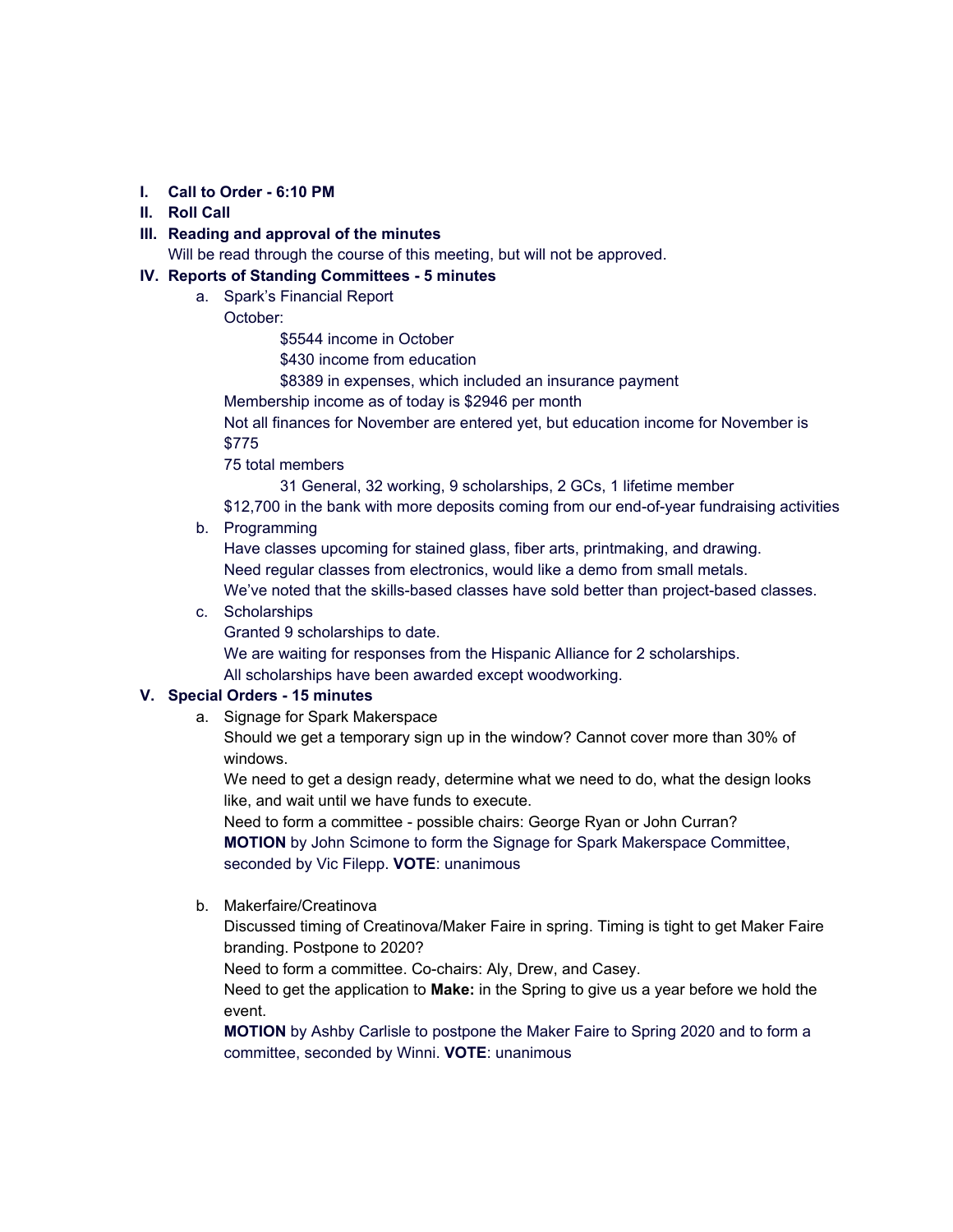c. Summer Melt / Membership Drive geared towards adults Need to form a committee. The idea is to have a straight-up member drive where every workstation is active and having a fun activity. Chair: Mike Molinari and Casey Moran **MOTION** by George Ryan to form a committee to plan the Summer Melt chaired by Mike Molinari and Casey Moran for a member drive, seconded by John Scimone. **VOTE**: unanimous

d. Maker Kids - 1 Saturday a month. Team up with the Hygienic The Hygeinic used to have the Artist Academy Junior and they would like to revamp it. As a free program, once a week for 8 weeks, there would be a 2 hour class for middle school kids. We would mix our making classes with the Hygeinic's artistic classes. This was a Spring program in the past. Compensation details for teachers and Spark are pending. Is Spark interested in pursuing being a partner in this? Feedback: weekends are preferred, teachers **MOTION** by Ashby to table this while investigating this further. Seconded by Nike Desis. **VOTE:** unanimous

e. Teaching at Brunches with the Social Mixing the materials we use with food is not a great idea. What about Jackbox at brunch? We should continue to pursue Jackbox at the Oasis monthly.

**Action item:** Casey and Vic will work on commercials for Spark.

#### **VI. Unfinished Business and General Orders - 15 minutes**

a. From September 11, "Discussion was held about how to handle leads who are deficient in meeting your responsibilities. As discussed: Initial discussion with a deficient lead will be handled first from the Executive Director. Then it would be brought to the Member Advisory Council if not corrected."

The leads discussed the process outlined above. Discussed adding a step at the beginning of the process for leads to communicate between themselves first. Instead, it was decided that the step should not be made policy. Discussed whether the process should be more specific with specific steps and a timeline.

Thirty days after the problem is identified and discussed between the ED and the lead in question, the problem should be corrected. During this 30 day period, the MAC should be notified. After 60 days, the MAC should be notified that a vote will be held on that lead's status at the next MAC meeting. The issue must be resolved one way or the other within 90 days.